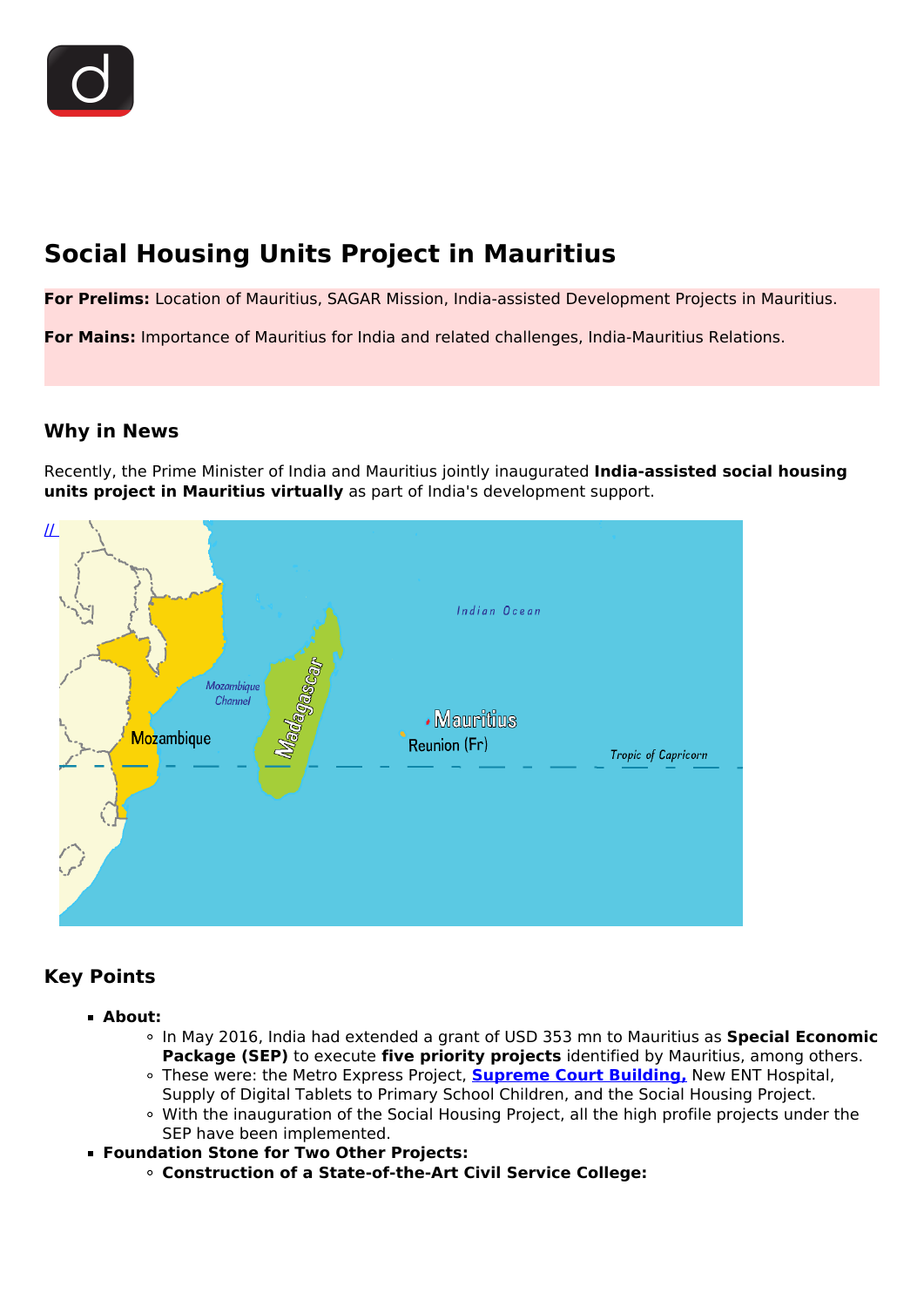- It is being financed through a grant support of USD 4.74 million, under an MoU signed in 2017 during the visit of Prime Minister of Mauritius to India.
- Once constructed, this will **provide a fully equipped and functional facility for the civil servants of Mauritius** to undertake various training and skill development programmes.
- It will further strengthen institutional linkages with India.
	- The Prime Minister of India also acknowledged the importance of the Civil Service College project in nation building and offered to share learnings of **[Mission Karmayogi.](/daily-updates/daily-news-editorials/mission-karmayogi-1)**

### **8 MW Solar PV Farm.**

- It involves the **installation of 25,000 PV cells** to generate approximately 14 GWh of green energy annually, to electrify approximately 10,000 Mauritian households.
- It will help mitigate the climate challenges that Mauritius faces through avoidance of 13,000 tons of CO2 emissions.
	- The idea for the **[One Sun](/daily-updates/daily-news-analysis/one-sun-one-world-one-grid-osowog) [One World One Grid \(OSOWOG\) initiative](/daily-updates/daily-news-analysis/one-sun-one-world-one-grid-osowog)** was put forth by the Indian Prime Minister at the **First Assembly of the [International Solar Alliance \(ISA\)](/daily-updates/daily-news-analysis/us-joins-international-solar-alliance)** in October 2018.
- **Exchange of Two Key Bilateral Pacts:**
	- Agreement for the extension of USD 190 million Line of Credit from India to Mauritius for the Metro Express and other infrastructure projects.
	- MoU on the Implementation of Small Development Projects.

## **India-Mauritius Relations**

- **About:**
	- Connections between **India and Mauritius date back to 1730** and diplomatic relations were **established in 1948** before Mauritius became an independent state (1968).
	- India has viewed Mauritius through the **prism of the diaspora**. This was, perhaps, natural since communities of Indian origin constitute a significant majority in the island.
		- **Indian-origin people constitute nearly 70% of the population of Mauritius.**
	- It is a significant partner of India in celebrating **[Pravasi Bharatiya Diwas](/daily-updates/daily-news-analysis/important-facts-for-prelims-23rd-january-2019)** which is a forum for issues concerning the **[Indian Diaspora.](/daily-updates/daily-news-editorials/india-s-diaspora)**

#### **Significance for India:**

- **Geo-strategic**: India has begun to see the strategic significance of Mauritius to the renewed great power contestation in the **[Indian Ocean.](/loksabha-rajyasabha-discussions/the-big-picture-indian-ocean-islands-diplomacy)**
	- In 2015, India unveiled its strategic vision for the Indian Ocean called the **[SAGAR](/daily-updates/daily-news-editorials/sagar-vision)** (Security And Growth for All in the Region).
	- In 2015, India and Mauritius signed an agreement that allows India to develop infrastructure in terms of establishing **[military bases on the Mauritian islands.](/daily-updates/daily-news-analysis/indian-base-in-mauritius-agalega-islands)**

#### **Geo-Economic:**

- As a "central geographic point" Mauritius holds importance for commerce and connectivity in the Indian Ocean.
- As a member of the **[African Union, Indian Ocean Rim Association](/daily-updates/daily-news-analysis/19th-iora-council-of-ministers-meeting)** and the **[Indian Ocean Commission](/daily-updates/daily-news-analysis/india-as-an-observer-at-ioc)**, Mauritius is a stepping stone to multiple geographies.
- As a founding-member of the **['Small Island Developing States'](/daily-updates/daily-news-analysis/climate-change-impacting-small-island-developing-states)** (SIDS) it has been seen as a significant neighbour.
- India is Mauritius's largest trading partner and has been the largest exporter of goods and services to the Indian Ocean island nation since 2007.
- **Regional Hub:** As new investments pour into Mauritius from Africa, Mauritius can be the fulcrum for India's own African economic outreach.
	- India could also contribute to the evolution of Mauritius as a regional centre for technological innovation.
	- Mauritius could also become a valuable place for regional and international maritime scientific research.
- **Pivot of Island Policy:** Until now India has tended to deal with the so-called **[Vanilla](/daily-updates/daily-news-analysis/operation-vanilla) [islands](/daily-updates/daily-news-analysis/operation-vanilla)** of the south western Indian Ocean — Comoros, Madagascar, Mauritius, Mayotte, Reunion and Seychelles — on a bilateral basis.
	- If the Indian establishment thinks of them as a collective, it could make Mauritius